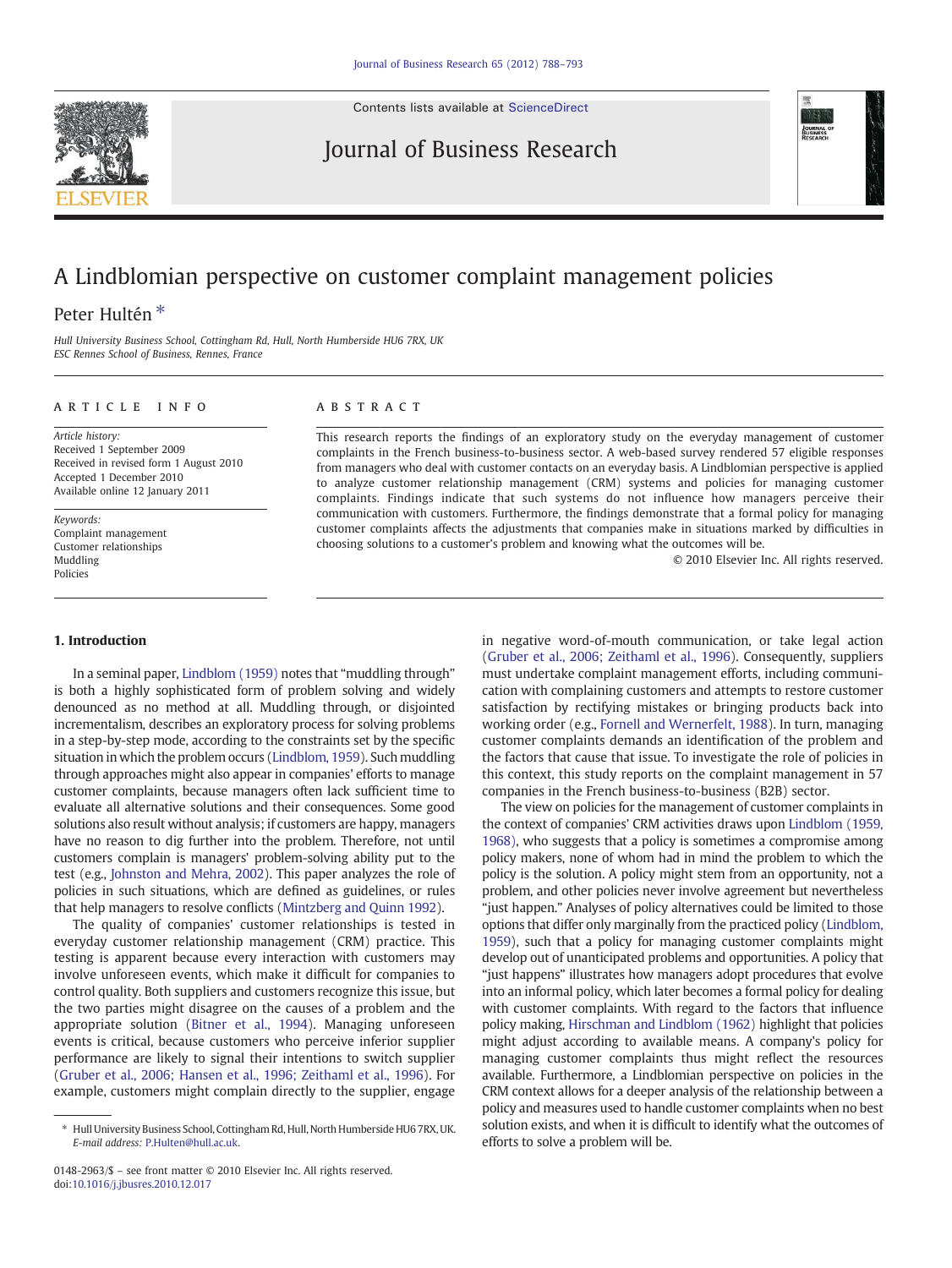The purpose of this research is to examine the role of policies in dealing with customer complaints. Akin to studies by [Homburg and](#page--1-0) [Fürst \(2005, 2007\) and Johnston and Mehra \(2002\),](#page--1-0) this investigation analyzes customer complaints from the supplier's perspective, in an attempt to provide further insights into organizational responses and the guidelines that facilitate complaint management. Insights about the role of policies for managing customer complaints can inform the corrective measures that suppliers must adopt to follow standardized procedures (e.g., [Johnston and Mehra, 2002\)](#page--1-0). [Homburg and Fürst](#page--1-0) [\(2005\)](#page--1-0) demonstrate differences in complaint satisfaction when companies follow mechanistic (formal) guidelines versus organic (informal) procedures for complaint management. However, these authors do not examine how formal and informal policies might affect complaint management when all available solutions have drawbacks and decision makers cannot foresee the outcomes of their decision. The Lindblomian perspective in this paper sets out to close this gap. By analyzing how a policy affects complaint handling when managers experience uncertainty, this study contributes to the current body of knowledge on complaint management and offers findings of interest for academics and marketers who investigate the factors that affect companies' CRM.

The paper is structured as follows. The next section discusses existing literature to develop a framework of hypotheses that address CRM systems and the role of policies in companies' complaint management. The third section describes an online survey of firms in the French B2B sector. The fourth section presents the methods of analysis and this research's findings. This paper closes with a discussion of the results and some avenues for further enquiry.

### 2. Background

### 2.1. Complaint management in the context of customer relationship management

In the B2B sector, the adaptation of sellers' decision-making structures to their problem-solving experiences can affect the overall buyer–seller relationship and the surrounding atmosphere [\(Barclay, 1992; Håkansson](#page--1-0) [and Wootz, 1979\)](#page--1-0). An analysis of the potential link between CRM systems and interactions in connection with complaint management might, therefore, shed light onto which arrangements facilitate problem solving when decision makers react promptly to emerging problems and difficulties ([Hirschman and Lindblom, 1962](#page--1-0)). To enable prompt reactions, formal customer complaint management procedures must incorporate practices for dealing with unforeseen problems. Although this is a wellknown fact, earlier studies report that approximately half of all complaining customers are dissatisfied with complaint handling [\(Homburg](#page--1-0) [and Fürst, 2005](#page--1-0)). However, events causing dissatisfaction occur in all relationships. Even firms in successful partnerships acknowledge that disagreements are inevitable ([Anderson and Narus, 1990; Johnston and](#page--1-0) [Mehra, 2002\)](#page--1-0). Consequently, companies must train personnel to be sensitive to "trouble spots" and assign appropriate authority to those who can expedite resolutions before conflicts escalate ([Anderson and](#page--1-0) [Narus, 1990\)](#page--1-0). The complaints that a company actually receives often represent only the "tip of the iceberg" of many more unhappy customers who need similar resolutions ([Johnston and Mehra, 2002](#page--1-0)).

To deal with the abovementioned problems, many companies have, over the past decades, made substantial investments into customer relationship management (CRM) projects to achieve higher customer loyalty [\(Langerak and Verhoef, 2003](#page--1-0)). In spite of this development, there is no agreed definition of CRM in the research literature ([Richard et al.,](#page--1-0) [2007](#page--1-0)). Clearly, CRM means different things to different people ([Winer,](#page--1-0) [2001; Wright et al., 2002](#page--1-0))—from narrowly defined functional (analytical and operational) and technical tactics (e.g., [Goodhue et al., 2002; Ling](#page--1-0) [and Yen, 2001](#page--1-0)) to broad business philosophies and strategic perspectives [\(Day, 2003](#page--1-0)). Despite such confusion, CRM emerged as a popular buzzword at the turn of the millennium [\(Gummesson, 2004; Storbacka](#page--1-0) [and Lehtinen, 2000\)](#page--1-0). In particular, CRM projects gained popularity by promising tools to shape the interactions between a company and customers so that they would maximize the current and lifetime value of business relationships [\(Rajagopal and Sanchez, 2005; Richard et al.,](#page--1-0) [2007](#page--1-0)). However, the failure rate of CRM projects has been high [\(Langerak and Verhoef, 2003, McLaughlin, 2010\)](#page--1-0). In fact, several reports suggest that CRM projects have, in some cases, even damaged existing customer relationships [\(Davids, 1999; Reinartz et al., 2004; Richards](#page--1-0) [et al., 2007; Rigby et al., 2002](#page--1-0)). Uncovering which factors explain these high failure rates is thus a critical research goal.

[Gummesson \(2004\)](#page--1-0) suggests that although the Internet and other technology-based tools are essential to CRM applications, the imminent risk remains that such tools overwhelm the minds of executives, such that technology-centric CRM systems neglect the human side of communications. This risk illustrates the importance of procedures for managing customer complaints. Although many companies stress the provision of consistently high quality in interactions with customers, organizational structures and service delivery systems virtually guarantee failure in reaching this goal ([Yavas and Shemwell, 1997](#page--1-0)). Barriers within organizations can thus prevent the implementation of effective complaint management procedures [\(Homburg and Fürst, 2007](#page--1-0)).

Accordingly, regarding CRM systems merely as software applications represents a false view [\(Gummesson, 2004; Langerak and Verhoef,](#page--1-0) [2003; Lassar et al., 2008; McLaughlin, 2010\)](#page--1-0). Information technologies (IT) might facilitate the processing of customer information, but the CRM system is useless unless managers know how to deal with the information such systems generate. A readiness to act is particularly important if recorded events indicate problems in customer relationships. As [Bartikowski and Braunmüller \(2006\)](#page--1-0) note, CRM failures more often reflect poor organizational and marketing alignment than IT problems. The high rates of CRM system failure (e.g., [Langerak and](#page--1-0) [Verhoef, 2003](#page--1-0)) and the detrimental impacts on customer relationships [\(Reinartz et al., 2004; Richard et al., 2007; Rigby et al., 2002](#page--1-0)) in turn should affect managers' views of their effectiveness for supporting relationships with customers.

This list of shortcomings is not unique to CRM systems; similar concerns emerge in any area in which decision makers implicitly trust the accuracy of sophisticated analytical tools. As [Lindblom \(1959, 1979\)](#page--1-0) notes, the inherent incompleteness of any analyses means that decision makers need step-by-step approaches that proceed toward solutions to specific problems as they arise. Such approaches may be particularly important for the everyday management of customer complaints. Although several studies highlight the importance of aligning organizations' various departments to undertake CRM implementation, very little research considers the managerial tools that facilitate control over such activities. Insights into these tools could avoid the harmful effects of a singular focus on technology-based (electronic) eCRM for relationships with customers ([Gummesson, 2004\)](#page--1-0). According to [Gummesson \(2004\),](#page--1-0) functional CRM demands better management of the human input, or hCRM. Thus, technology cannot replace people for managing unforeseen events or customer complaints. Furthermore, as [Hirschman and Lindblom](#page--1-0) [\(1962\)](#page--1-0) note, a sophisticated analytical system depends on not only the capacity to process data but also on inputs from other components in the system. Considering the importance of people's problem-solving skills, it is suggested that the human factor reduces differences between companies with computerized CRM systems and those without such systems when communicating with customers who experience problems. Therefore,

H1. Companies with computerized CRM systems do not differ from those without such systems in their communications with customers who experience problems.

### 2.2. Policies and adjustments for dealing with customers' complaints

Because a CRM system depends on people who know how to act in customer complaint situations, the effective management of customer